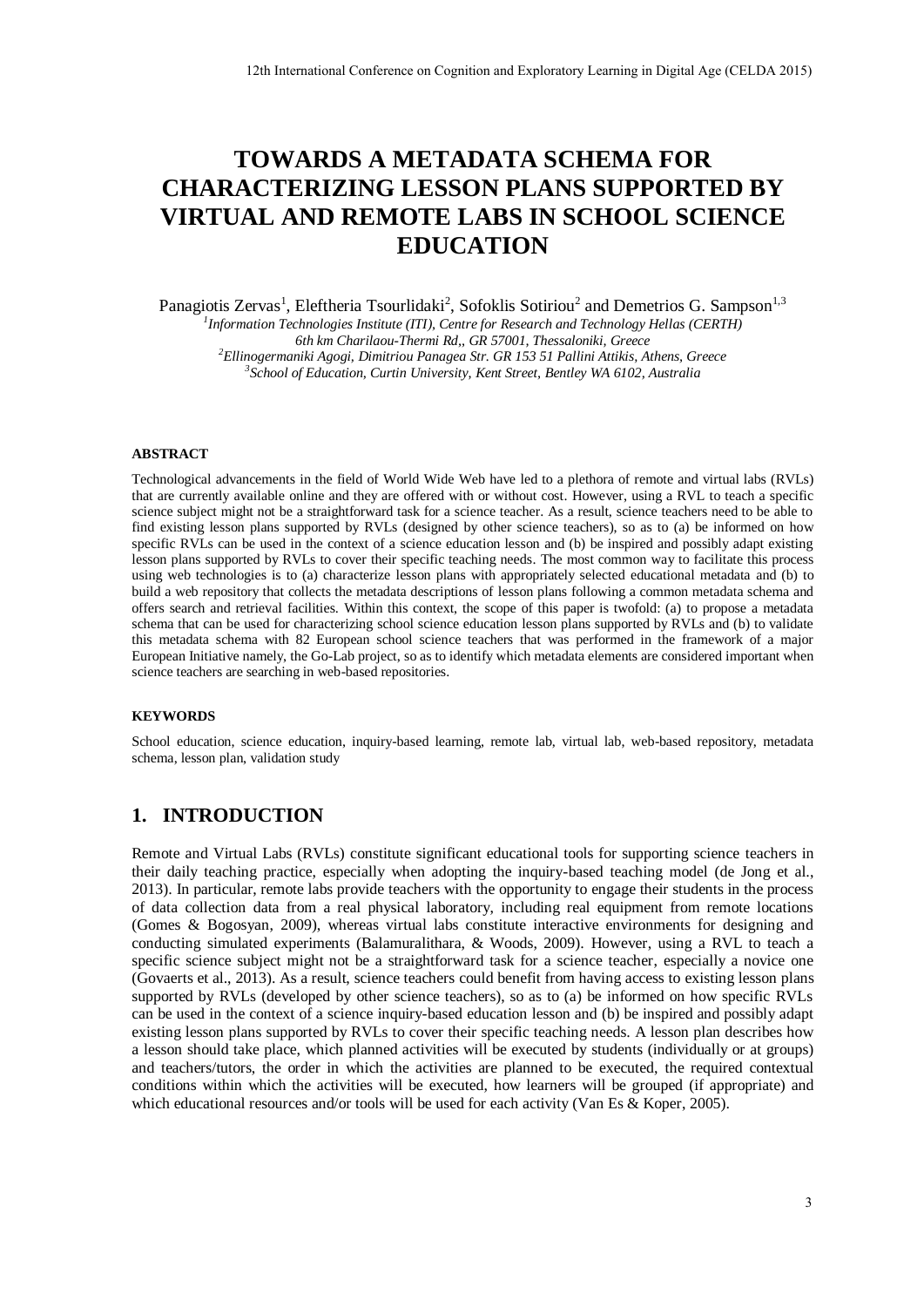- Characterize lesson plans with appropriately selected educational metadata (Dagienė & Kubilinskienė, 2010; Battigelli & Sugliano, 2009)
- Build a web application that facilitate lesson plans' search and retrieval according to a specific user (that is, science teacher) defined requests, i.e. searching with specific elements of lessons plans such as subject domain, educational objectives or age range addressed. Such applications are typically build in the form of a web repository that collects the metadata descriptions of lesson plans following a common metadata schema and offers search and retrieval facilities (Dong et al., 2009)

# **2. REVIEW OF REPOSITORIES OF LESSON PLANS SUPPORTED BY RVLS**

|        | ISBN: 978-989-8533-43-2 © 2015                                                                          |                                                                                                                                                                                                                                                                                                                                                                                                                                                                                                                                                                                                                                                                                                                                                                                                                                                                                                                                                                                                                                                                                                                                                                                                                                                                                                                                                                                                                                                                                                                                                               |                                |                             |
|--------|---------------------------------------------------------------------------------------------------------|---------------------------------------------------------------------------------------------------------------------------------------------------------------------------------------------------------------------------------------------------------------------------------------------------------------------------------------------------------------------------------------------------------------------------------------------------------------------------------------------------------------------------------------------------------------------------------------------------------------------------------------------------------------------------------------------------------------------------------------------------------------------------------------------------------------------------------------------------------------------------------------------------------------------------------------------------------------------------------------------------------------------------------------------------------------------------------------------------------------------------------------------------------------------------------------------------------------------------------------------------------------------------------------------------------------------------------------------------------------------------------------------------------------------------------------------------------------------------------------------------------------------------------------------------------------|--------------------------------|-----------------------------|
|        |                                                                                                         |                                                                                                                                                                                                                                                                                                                                                                                                                                                                                                                                                                                                                                                                                                                                                                                                                                                                                                                                                                                                                                                                                                                                                                                                                                                                                                                                                                                                                                                                                                                                                               |                                |                             |
|        |                                                                                                         |                                                                                                                                                                                                                                                                                                                                                                                                                                                                                                                                                                                                                                                                                                                                                                                                                                                                                                                                                                                                                                                                                                                                                                                                                                                                                                                                                                                                                                                                                                                                                               |                                |                             |
|        |                                                                                                         |                                                                                                                                                                                                                                                                                                                                                                                                                                                                                                                                                                                                                                                                                                                                                                                                                                                                                                                                                                                                                                                                                                                                                                                                                                                                                                                                                                                                                                                                                                                                                               |                                |                             |
| ٠      | web technologies is to:                                                                                 | A key problem then emerges on how to support school science teachers to select and find lesson plans<br>supported by RVLs in an efficient (that is, easily via simple web-based searches) and effective (that is,<br>according to their teaching needs and conditions) way. The most common way to address this need by using<br>Characterize lesson plans with appropriately selected educational metadata (Dagiene &<br>Kubilinskienė, 2010; Battigelli & Sugliano, 2009)<br>Build a web application that facilitate lesson plans' search and retrieval according to a specific user<br>(that is, science teacher) defined requests, i.e. searching with specific elements of lessons plans such<br>as subject domain, educational objectives or age range addressed. Such applications are typically<br>build in the form of a web repository that collects the metadata descriptions of lesson plans<br>following a common metadata schema and offers search and retrieval facilities (Dong et al., 2009)<br>Within this context, the scope of this paper is twofold: (a) to propose a metadata schema that can be used<br>for characterizing lesson plans supported by RVLs and (b) to validate this metadata schema with 82<br>European school science teachers that was performed in the framework of a major European Initiative<br>namely, the Go-Lab project <sup>1</sup> , so as to identify which metadata elements are considered important when<br>science teachers are searching for lesson plans supported by RVLs in web-based repositories. |                                |                             |
|        |                                                                                                         | The remainder of the paper is structured as follows. Following this introduction, section 2 reviews existing                                                                                                                                                                                                                                                                                                                                                                                                                                                                                                                                                                                                                                                                                                                                                                                                                                                                                                                                                                                                                                                                                                                                                                                                                                                                                                                                                                                                                                                  |                                |                             |
|        |                                                                                                         | repositories of school education science lesson plans supported by RVLs and performs an analysis of the<br>metadata elements used by these repositories towards identifying common metadata elements. Section 3                                                                                                                                                                                                                                                                                                                                                                                                                                                                                                                                                                                                                                                                                                                                                                                                                                                                                                                                                                                                                                                                                                                                                                                                                                                                                                                                               |                                |                             |
|        |                                                                                                         | presents the proposed metadata schema for characterizing RVL-supported school science education lesson                                                                                                                                                                                                                                                                                                                                                                                                                                                                                                                                                                                                                                                                                                                                                                                                                                                                                                                                                                                                                                                                                                                                                                                                                                                                                                                                                                                                                                                        |                                |                             |
|        |                                                                                                         | plans, which consists of the synthesis of the metadata elements identified in section 2. Section 4, presents the<br>methodology that was followed for validating the proposed metadata schema. Section 5 presents and discusses                                                                                                                                                                                                                                                                                                                                                                                                                                                                                                                                                                                                                                                                                                                                                                                                                                                                                                                                                                                                                                                                                                                                                                                                                                                                                                                               |                                |                             |
|        |                                                                                                         | the validation results. Finally, we discuss our main conclusions and our future work in this agenda                                                                                                                                                                                                                                                                                                                                                                                                                                                                                                                                                                                                                                                                                                                                                                                                                                                                                                                                                                                                                                                                                                                                                                                                                                                                                                                                                                                                                                                           |                                |                             |
|        |                                                                                                         |                                                                                                                                                                                                                                                                                                                                                                                                                                                                                                                                                                                                                                                                                                                                                                                                                                                                                                                                                                                                                                                                                                                                                                                                                                                                                                                                                                                                                                                                                                                                                               |                                |                             |
| 2.     |                                                                                                         | <b>REVIEW OF REPOSITORIES OF LESSON PLANS SUPPORTED BY</b>                                                                                                                                                                                                                                                                                                                                                                                                                                                                                                                                                                                                                                                                                                                                                                                                                                                                                                                                                                                                                                                                                                                                                                                                                                                                                                                                                                                                                                                                                                    |                                |                             |
|        | <b>RVLS</b>                                                                                             |                                                                                                                                                                                                                                                                                                                                                                                                                                                                                                                                                                                                                                                                                                                                                                                                                                                                                                                                                                                                                                                                                                                                                                                                                                                                                                                                                                                                                                                                                                                                                               |                                |                             |
|        | plans supported by these RVLs. As a result, we consider them as the most appropriate for review towards | The aim of this section is to review existing repositories of school science education lesson plans supported<br>by RVLs and identify common metadata elements used for characterizing these lesson plans. A set of ten<br>(10) repositories is reviewed. These repositories have been selected because their purpose is twofold: (a) they<br>store and provide searching facilities for RVLs and (b) they store and provide searching facilities for lesson                                                                                                                                                                                                                                                                                                                                                                                                                                                                                                                                                                                                                                                                                                                                                                                                                                                                                                                                                                                                                                                                                                  |                                |                             |
|        |                                                                                                         | defining our proposed metadata schema. Table 1 presents the existing repositories that were reviewed, the<br>number of lesson plans that they store (at the time of our study), as well as the number of metadata elements<br>used by each repository for characterizing its lesson plans.<br>Table 1. Overview of Existing Repositories of Lesson Plans supported by RVLs                                                                                                                                                                                                                                                                                                                                                                                                                                                                                                                                                                                                                                                                                                                                                                                                                                                                                                                                                                                                                                                                                                                                                                                    |                                |                             |
|        |                                                                                                         |                                                                                                                                                                                                                                                                                                                                                                                                                                                                                                                                                                                                                                                                                                                                                                                                                                                                                                                                                                                                                                                                                                                                                                                                                                                                                                                                                                                                                                                                                                                                                               |                                |                             |
| No     | Name                                                                                                    | <b>Repository URL</b>                                                                                                                                                                                                                                                                                                                                                                                                                                                                                                                                                                                                                                                                                                                                                                                                                                                                                                                                                                                                                                                                                                                                                                                                                                                                                                                                                                                                                                                                                                                                         | # Lesson<br>Plans <sup>2</sup> | # Metadata Elements<br>used |
| 1      | PhET                                                                                                    | http://phet.colorado.edu                                                                                                                                                                                                                                                                                                                                                                                                                                                                                                                                                                                                                                                                                                                                                                                                                                                                                                                                                                                                                                                                                                                                                                                                                                                                                                                                                                                                                                                                                                                                      | 552                            | 13                          |
| 2      | Labshare                                                                                                | http://www.labshare.edu.au/                                                                                                                                                                                                                                                                                                                                                                                                                                                                                                                                                                                                                                                                                                                                                                                                                                                                                                                                                                                                                                                                                                                                                                                                                                                                                                                                                                                                                                                                                                                                   | 12                             | 13                          |
| 3      | <b>Explore Learning</b>                                                                                 | http://www.explorelearning.com                                                                                                                                                                                                                                                                                                                                                                                                                                                                                                                                                                                                                                                                                                                                                                                                                                                                                                                                                                                                                                                                                                                                                                                                                                                                                                                                                                                                                                                                                                                                | 478                            | 13                          |
| 4      | Open Sources Physics                                                                                    | http://www.compadre.org/osp                                                                                                                                                                                                                                                                                                                                                                                                                                                                                                                                                                                                                                                                                                                                                                                                                                                                                                                                                                                                                                                                                                                                                                                                                                                                                                                                                                                                                                                                                                                                   | 355                            | 12                          |
| 5      | Lab2Go                                                                                                  | http://www.lab2go.net                                                                                                                                                                                                                                                                                                                                                                                                                                                                                                                                                                                                                                                                                                                                                                                                                                                                                                                                                                                                                                                                                                                                                                                                                                                                                                                                                                                                                                                                                                                                         | N/A                            | 11                          |
| 6<br>7 | ChemCollective<br><b>Intel Education Resources -</b>                                                    | http://www.chemcollective.org/<br>http://inteleducationresources.intel.co.uk/index.aspx                                                                                                                                                                                                                                                                                                                                                                                                                                                                                                                                                                                                                                                                                                                                                                                                                                                                                                                                                                                                                                                                                                                                                                                                                                                                                                                                                                                                                                                                       | 55<br>264                      | 10<br>10                    |
|        | <b>STEM</b>                                                                                             |                                                                                                                                                                                                                                                                                                                                                                                                                                                                                                                                                                                                                                                                                                                                                                                                                                                                                                                                                                                                                                                                                                                                                                                                                                                                                                                                                                                                                                                                                                                                                               |                                |                             |
| 8      | iLabCentral                                                                                             | http://ilabcentral.org                                                                                                                                                                                                                                                                                                                                                                                                                                                                                                                                                                                                                                                                                                                                                                                                                                                                                                                                                                                                                                                                                                                                                                                                                                                                                                                                                                                                                                                                                                                                        | 21                             | 10                          |
| 9      | Molecular Workbench                                                                                     | http://mw.concord.org/                                                                                                                                                                                                                                                                                                                                                                                                                                                                                                                                                                                                                                                                                                                                                                                                                                                                                                                                                                                                                                                                                                                                                                                                                                                                                                                                                                                                                                                                                                                                        | 75                             | 3                           |
| 10     | <b>Remotely Controlled</b><br>Laboratories (RCL)                                                        | http://rcl-munich.informatik.unibw-muenchen.de                                                                                                                                                                                                                                                                                                                                                                                                                                                                                                                                                                                                                                                                                                                                                                                                                                                                                                                                                                                                                                                                                                                                                                                                                                                                                                                                                                                                                                                                                                                | 17                             | 3                           |
| 4      | http://www.go-lab-project.eu/<br>$2$ Data retrieved on 22/5/2015                                        |                                                                                                                                                                                                                                                                                                                                                                                                                                                                                                                                                                                                                                                                                                                                                                                                                                                                                                                                                                                                                                                                                                                                                                                                                                                                                                                                                                                                                                                                                                                                                               |                                |                             |

|  |  |  | Table 1. Overview of Existing Repositories of Lesson Plans supported by RVLs |
|--|--|--|------------------------------------------------------------------------------|
|  |  |  |                                                                              |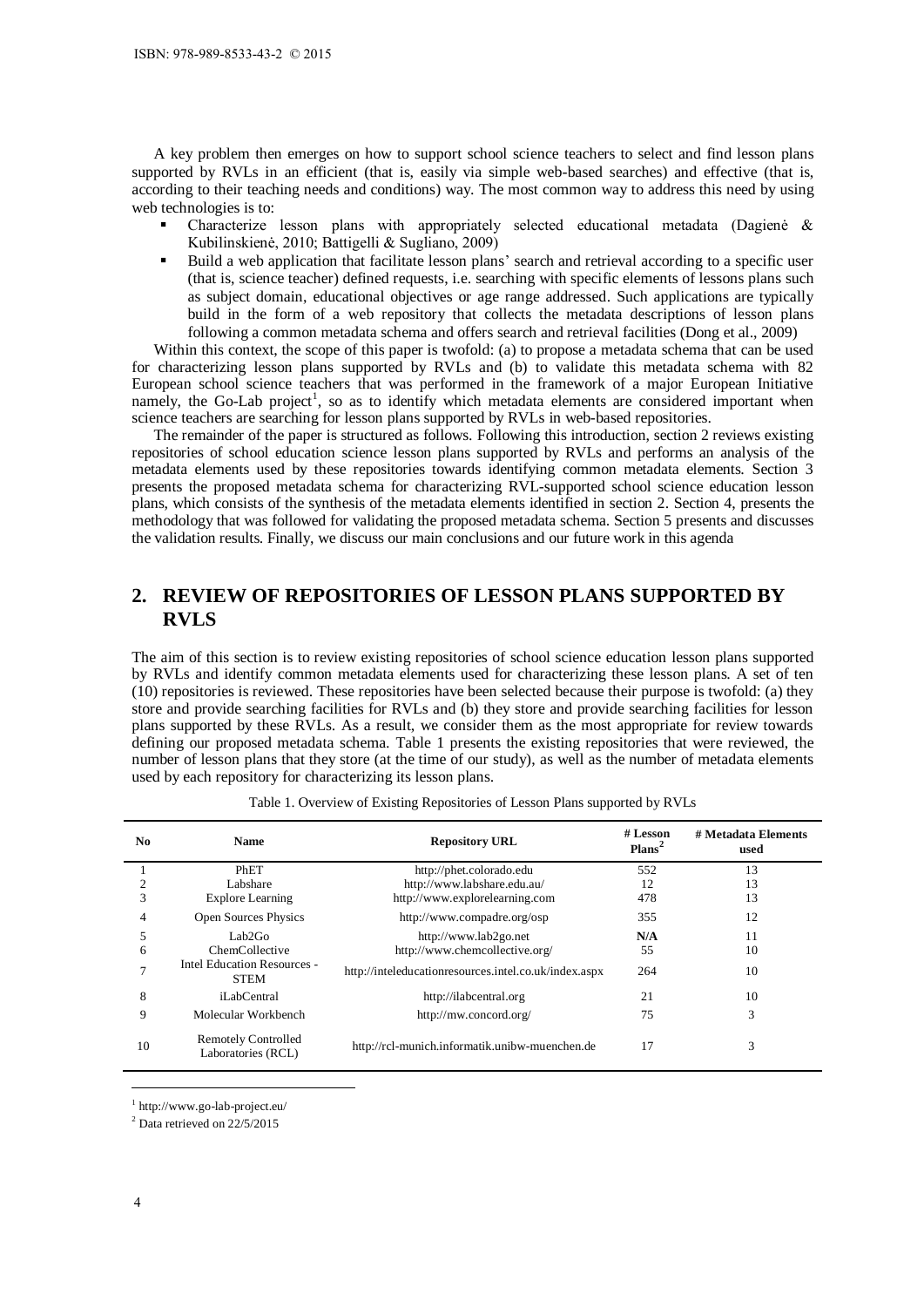# **3. PROPOSED METADATA SCHEMA OF LESSON PLANS SUPPORTED BY RVLS**

|              |                                         | 12th International Conference on Cognition and Exploratory Learning in Digital Age (CELDA 2015)                                                                                                                                                                                                                                                                                                                                                                                                                                                                                                                                                                                                                                                                                                                                                                                                                                                                                                                                                                                                                                                                                                                                    |                               |                                  |
|--------------|-----------------------------------------|------------------------------------------------------------------------------------------------------------------------------------------------------------------------------------------------------------------------------------------------------------------------------------------------------------------------------------------------------------------------------------------------------------------------------------------------------------------------------------------------------------------------------------------------------------------------------------------------------------------------------------------------------------------------------------------------------------------------------------------------------------------------------------------------------------------------------------------------------------------------------------------------------------------------------------------------------------------------------------------------------------------------------------------------------------------------------------------------------------------------------------------------------------------------------------------------------------------------------------|-------------------------------|----------------------------------|
|              |                                         | As Table 1 depicts, the number of metadata elements used by the different repositories to characterize the<br>RVL-supported school science education lesson plans that they store, varies from a small number of elements<br>(namely, 3 elements) to a larger number of elements (namely, 13 elements). This is due to the fact that each<br>repository uses its own customized metadata schema for characterizing the RVL-supported school science<br>education lesson plans that it stores without following a specific metadata standard (such as IEEE LOM<br>(IEEE LTSC, 2005)). As a result, some of the metadata schemas adopted by the examined repositories are<br>richer than others. Moreover, in some cases a metadata element used by the metadata schema adopted by one<br>repository might not be used by others. To this end, in order to come up with an initial proposal about a<br>metadata schema of lesson plans supported by RVLs, we harmonized the lesson plan's metadata elements<br>used by the repositories presented in Table 1 and we produced a master list (comprising a synthesis of the<br>different metadata elements used by the examined repositories), which is presented in the next section. |                               |                                  |
| 3.           | <b>BY RVLS</b>                          | <b>PROPOSED METADATA SCHEMA OF LESSON PLANS SUPPORTED</b><br>As already mentioned, the starting point for developing our proposed initial metadata schema was the<br>outcomes of the study of the metadata schemas of existing repositories of RVL-supported science education                                                                                                                                                                                                                                                                                                                                                                                                                                                                                                                                                                                                                                                                                                                                                                                                                                                                                                                                                     |                               |                                  |
|              |                                         | lesson plans presented in section 2. Table 2 presents our proposed initial metadata schema which consists of<br>the synthesis of metadata elements identified from the review presented in section 2. Moreover, Table 2<br>presents for each metadata element the frequency of use at the repositories that were reviewed in section 2.<br>Table 2. Proposed Metadata Schema of Lesson Plans supported by RVLs                                                                                                                                                                                                                                                                                                                                                                                                                                                                                                                                                                                                                                                                                                                                                                                                                     |                               |                                  |
| No           | <b>Element Name</b>                     | <b>Description</b>                                                                                                                                                                                                                                                                                                                                                                                                                                                                                                                                                                                                                                                                                                                                                                                                                                                                                                                                                                                                                                                                                                                                                                                                                 | <b>Taxonomy</b><br>Available? | <b>Usage</b><br><b>Frequency</b> |
| $\mathbf{1}$ | Title                                   | This metadata element refers to the title of the lesson plan                                                                                                                                                                                                                                                                                                                                                                                                                                                                                                                                                                                                                                                                                                                                                                                                                                                                                                                                                                                                                                                                                                                                                                       | No                            | 10 (100%)                        |
| 2            | URL                                     | This metadata element provides a URL for accessing the lesson plan                                                                                                                                                                                                                                                                                                                                                                                                                                                                                                                                                                                                                                                                                                                                                                                                                                                                                                                                                                                                                                                                                                                                                                 | No                            | 10 (100%)                        |
| 3            | Description                             | This metadata element provides a textual description of the lesson plan                                                                                                                                                                                                                                                                                                                                                                                                                                                                                                                                                                                                                                                                                                                                                                                                                                                                                                                                                                                                                                                                                                                                                            | N <sub>0</sub>                | 8 (80%)                          |
| 4<br>5       | Subject Domain<br>Lab(s) Used           | This metadata element refers to the lesson plan's subject domain<br>This metadata element denotes the online labs used in the lesson plan                                                                                                                                                                                                                                                                                                                                                                                                                                                                                                                                                                                                                                                                                                                                                                                                                                                                                                                                                                                                                                                                                          | Yes<br>Yes                    | 8 (80%)<br>8 (80%)               |
| 6            | $Owner(s)$ and<br>Contributor(s)        | This metadata element provides information about the owner, as well as<br>entities that have contributed to the authoring of the lesson plan                                                                                                                                                                                                                                                                                                                                                                                                                                                                                                                                                                                                                                                                                                                                                                                                                                                                                                                                                                                                                                                                                       | No                            | 8 (80%)                          |
| 7            | Additional<br>Materials included        | This metadata element describes additional supportive material that can<br>facilitate teachers to deliver the lesson (based on the lesson plan) and<br>students to execute the lesson                                                                                                                                                                                                                                                                                                                                                                                                                                                                                                                                                                                                                                                                                                                                                                                                                                                                                                                                                                                                                                              | No                            | 8 (80%)                          |
| $\,8\,$      | Language(s)                             | This metadata element refers to the languages that the lesson plan is<br>available in.                                                                                                                                                                                                                                                                                                                                                                                                                                                                                                                                                                                                                                                                                                                                                                                                                                                                                                                                                                                                                                                                                                                                             | Yes                           | 7(70%)                           |
| 9            | Age Range                               | This metadata element refers to the age range for which the lesson plan<br>can be used.                                                                                                                                                                                                                                                                                                                                                                                                                                                                                                                                                                                                                                                                                                                                                                                                                                                                                                                                                                                                                                                                                                                                            | Yes                           | 7(70%)                           |
| 10           | Keyword(s)                              | This metadata element refers to a set of terms that characterize the content                                                                                                                                                                                                                                                                                                                                                                                                                                                                                                                                                                                                                                                                                                                                                                                                                                                                                                                                                                                                                                                                                                                                                       | No                            | $5(50\%)$                        |
| 11           | <b>Status</b>                           | of the lesson plan<br>This metadata element provides information about the current status of the                                                                                                                                                                                                                                                                                                                                                                                                                                                                                                                                                                                                                                                                                                                                                                                                                                                                                                                                                                                                                                                                                                                                   | Yes                           | 4 (40%)                          |
|              | Educational                             | lesson plan.<br>This metadata element refers to the educational objectives that the lesson                                                                                                                                                                                                                                                                                                                                                                                                                                                                                                                                                                                                                                                                                                                                                                                                                                                                                                                                                                                                                                                                                                                                         |                               |                                  |
| 12<br>13     | Objectives<br>Organizational            | plan addresses<br>This metadata element refers to the requirements that are needed in order                                                                                                                                                                                                                                                                                                                                                                                                                                                                                                                                                                                                                                                                                                                                                                                                                                                                                                                                                                                                                                                                                                                                        | Yes<br>No                     | 3(30%)<br>3(30%)                 |
| 14           | Requirements<br>Level of Difficulty     | to carry out the lesson plan without troubleshooting.<br>This metadata element refers to the level of difficulty of the lesson plan.                                                                                                                                                                                                                                                                                                                                                                                                                                                                                                                                                                                                                                                                                                                                                                                                                                                                                                                                                                                                                                                                                               | Yes                           | 2(20%)                           |
| 15           | Average Learning                        | This metadata element refers to the amount of time that the lesson plan                                                                                                                                                                                                                                                                                                                                                                                                                                                                                                                                                                                                                                                                                                                                                                                                                                                                                                                                                                                                                                                                                                                                                            | Yes                           | 2(20%)                           |
|              | Time<br>Group Learning                  | requires in order to be completed<br>This metadata element indicates whether the lesson plan follows a specific                                                                                                                                                                                                                                                                                                                                                                                                                                                                                                                                                                                                                                                                                                                                                                                                                                                                                                                                                                                                                                                                                                                    |                               |                                  |
| 16           | Method used                             | group learning method (such as jigsaw, changing hats etc)                                                                                                                                                                                                                                                                                                                                                                                                                                                                                                                                                                                                                                                                                                                                                                                                                                                                                                                                                                                                                                                                                                                                                                          | Yes                           | 2(20%)                           |
| 18           | <b>Access Rights</b>                    | This metadata element refers to the lesson plan's access permissions<br>This metadata element refers to the level of interaction the lesson plan                                                                                                                                                                                                                                                                                                                                                                                                                                                                                                                                                                                                                                                                                                                                                                                                                                                                                                                                                                                                                                                                                   | Yes                           | $1(10\%)$                        |
| 18           | Level of Interaction<br>Students' prior | offers in terms of (a) variables manipulation during experimentation and<br>(b) interaction and collaboration with peers<br>This metadata element refers to students' prior knowledge in order to                                                                                                                                                                                                                                                                                                                                                                                                                                                                                                                                                                                                                                                                                                                                                                                                                                                                                                                                                                                                                                  | Yes                           | $1(10\%)$                        |
| 19           | Knowledge                               | execute the lesson                                                                                                                                                                                                                                                                                                                                                                                                                                                                                                                                                                                                                                                                                                                                                                                                                                                                                                                                                                                                                                                                                                                                                                                                                 | Yes                           | $1(10\%)$                        |
|              |                                         |                                                                                                                                                                                                                                                                                                                                                                                                                                                                                                                                                                                                                                                                                                                                                                                                                                                                                                                                                                                                                                                                                                                                                                                                                                    |                               | 5                                |

Table 2. Proposed Metadata Schema of Lesson Plans supported by RVLs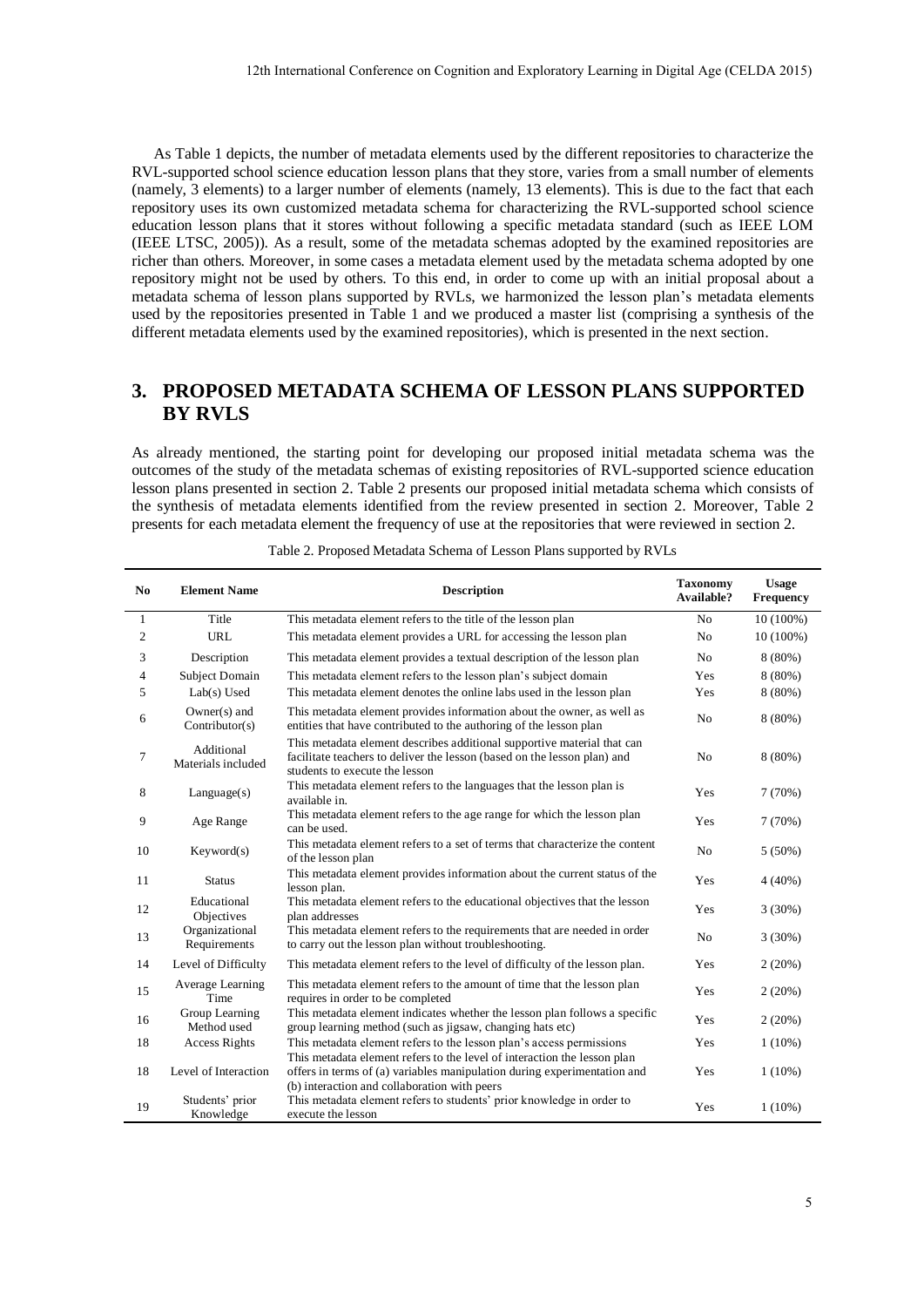As we can notice from Table 2, our proposed initial metadata schema includes 19 metadata elements. 10 out of 19 metadata elements are used in more than fifty percent (50%) of the repositories that were reviewed in section 2, whereas 9 out of 19 metadata elements are used in less than fifty percent (50%) of the reviewed repositories. The proposed metadata schema has been used for storing and classifying lesson plans in a web-based repository, namely the Go-Lab Repository (http://www.golabz.eu/) developed in the framework of the Go-Lab Project and presented in (Dikke et al., 2014). The Go-Lab project (http://www.go-lab-project.eu/) aims to establish an online portal, namely the Go-Lab Portal that will facilitate the federation of existing virtual and remote labs (de Jong et al., 2014; Govaerts et al., 2013). In the context of the Go-Lab project, a lesson plan comprises (a) a set of technology-supported activities structured in inquiry phases that follow parts of the full inquiry-based teaching model and they are executed individually by the students with the support of the Go-Lab Portal and the RVLs that includes (this set of activities is referred to as an inquiry learning space-ILS) and (b) a set of supplemental activities to the aforementioned technology-supported activities, which are not supported by technology and they are executed by the teacher or the students (individually or at groups) (de Jong et al., 2014). The Go-Lab Repository is part of the Go-Lab portal, it has been populated with 137**<sup>3</sup>** RVL-supported science education lesson plans, and provides functionalities for facilitating search and retrieval of these lesson plans by school science teachers. ISBN: 978-989-8533-43-2 © 2015<br>
As we can notice from Table<br>
out of 19 metadata elements are<br>
nection 2, whereas 9 out of 19<br>
reprosistic as. The proposed meta-<br>
nexcel of 19 metadata elements are<br>
web-based repository, n

# **4. VALIDATING THE PROPOSED METADATA SCHEMA OF LESSON PLANS SUPPORTED BY RVLS**

### **4.1 Related Studies**

In order to develop our methodology for validating our proposed metadata schema, we reviewed existing works on validating metadata schemas with real users Since there are not related works that focus on validating metadata schemas for lesson plans supported by RVLs, the review is performed on related works for validating metadata schemas for educational resources in general. Table 3, presents briefly these studies along with their basic parameters.

| Study                      | <b>Application Domain</b>   | <b>Validation Instrument</b>       | Users                                           |
|----------------------------|-----------------------------|------------------------------------|-------------------------------------------------|
| Palavitsinis et al. (2009) | Agriculture and Agroecology | <i><b>Ouestionnaire</b></i>        | <b>Subject Domain Experts</b>                   |
| Krull et al. (2006)        | Interdisciplinary           | Questionnaire                      | Teachers/Trainers                               |
| Howarth $(2003)$           | Interdisciplinary           | <i><u><b>Ouestionnaire</b></u></i> | Subject Domain Experts and<br>Teachers/Trainers |
| Carey et al. $(2002)$      | Interdisciplinary           | Questionnaire &<br>Interview       | <b>Subject Domain Experts</b>                   |

Table 3. Studies on Validating Metadata Schemas of Educational Resources

As we can notice from Table 3, commonly used validation instruments are questionnaires through which end-users (teachers/trainers or subject domain experts) are asked to validate one by one the various metadata elements of the proposed metadata schema. As a result, a similar methodology has been followed in our case and it is described in details in the next section.

## **4.2 Study Methodology**

#### **4.2.1 Sample**

The study was conducted with  $N=82$  European School science teachers who were invited to be part of the Go-Lab Project pilot activities. Our sample included school science teachers from thirteen (13) European member states. Moreover, in our sample there was a gender balance between the participants (52% female, 48% male). The majority of the participants were experienced science teachers (69% of the participants had more than 6 years of teaching experience). Furthermore, almost all science education school teachers in our

 $\overline{a}$ 

 $3$  Data retrieved on 13/7/2015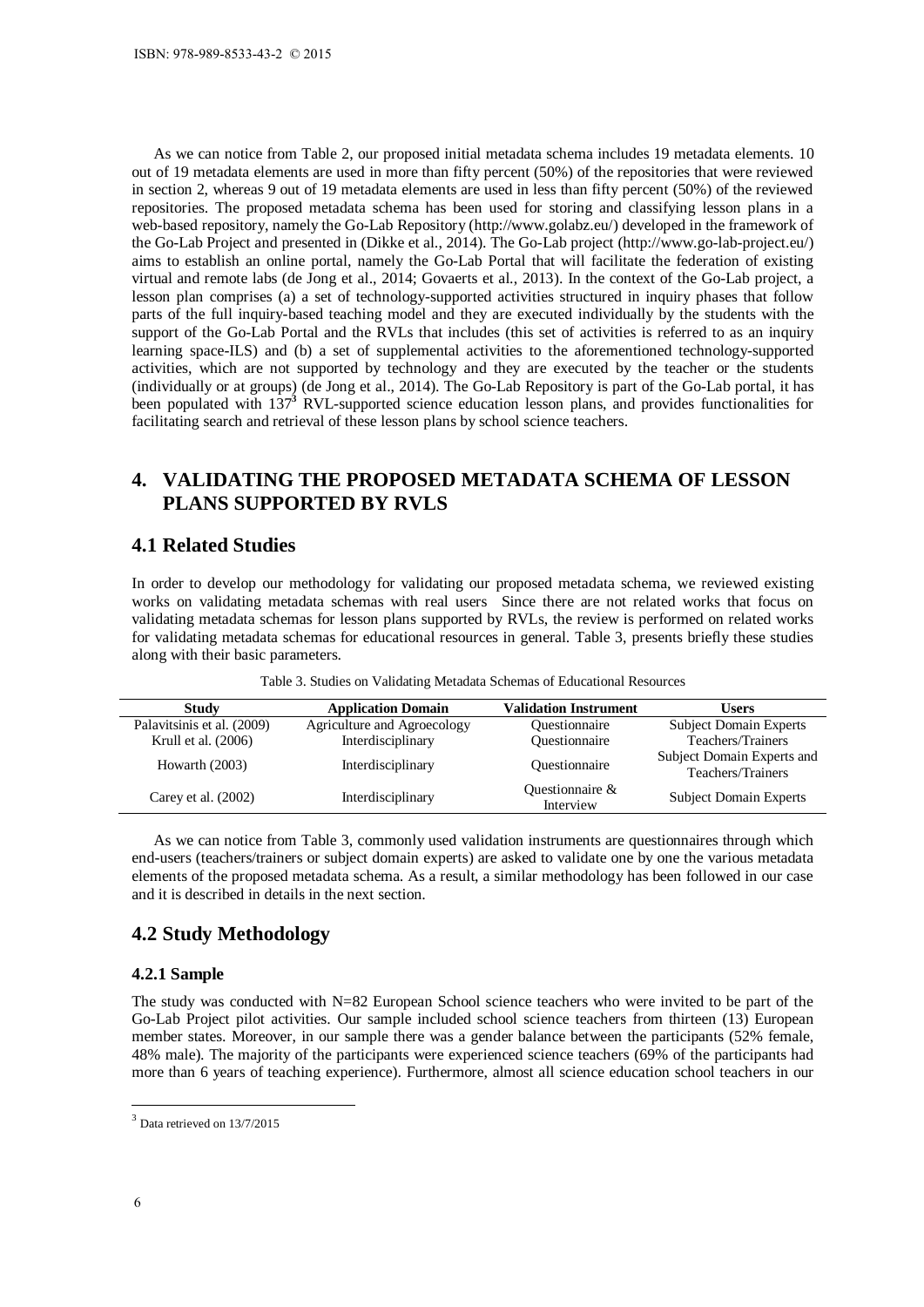#### **4.2.2 Procedure**

- **During the workshops:** all participants attended a demonstration of the Go-Lab repository. More specifically, the main functionalities of the repository, as well as the search and retrieval facilities were presented, along with the lesson plans that were stored in the repository. Moreover, all participants could navigate within the Go-Lab repository during the workshop, through their personal devices (laptops or tablets) and use it themselves directly. Thus, they had a concrete idea of how lesson plan's metadata elements have been deployed within the Go-Lab repository.
- **After the workshops:** all participants were asked to rate the lesson plan's metadata elements by completing the designed questionnaire.

# **5. RESULTS**

|                |                                                                                                                                                                                                                                                                                                                                                                                                                                                                                                                                                                                                                                                                                                                                                                                                                                                                                                                                                                                                                                                                                                                                                                                                                                                                                                                                                                                                                                                                                                                                                                                                                                                                                                                                                                                                                                                                                                                                                                                                                                                                                                                                                                                                                                                                                                                                                                                                                                                                                                                  |      |            | 12th International Conference on Cognition and Exploratory Learning in Digital Age (CELDA 2015) |      |      |                                 |      |            |
|----------------|------------------------------------------------------------------------------------------------------------------------------------------------------------------------------------------------------------------------------------------------------------------------------------------------------------------------------------------------------------------------------------------------------------------------------------------------------------------------------------------------------------------------------------------------------------------------------------------------------------------------------------------------------------------------------------------------------------------------------------------------------------------------------------------------------------------------------------------------------------------------------------------------------------------------------------------------------------------------------------------------------------------------------------------------------------------------------------------------------------------------------------------------------------------------------------------------------------------------------------------------------------------------------------------------------------------------------------------------------------------------------------------------------------------------------------------------------------------------------------------------------------------------------------------------------------------------------------------------------------------------------------------------------------------------------------------------------------------------------------------------------------------------------------------------------------------------------------------------------------------------------------------------------------------------------------------------------------------------------------------------------------------------------------------------------------------------------------------------------------------------------------------------------------------------------------------------------------------------------------------------------------------------------------------------------------------------------------------------------------------------------------------------------------------------------------------------------------------------------------------------------------------|------|------------|-------------------------------------------------------------------------------------------------|------|------|---------------------------------|------|------------|
|                | sample were experienced in using ICT for their daily teaching activities and the majority of them had<br>previous experience in working with RVLs (66% using virtual labs and 23% using remote labs). Finally, 61%<br>of them have at least a master's degree. Thus, overall we consider that our sample is well selected for the<br>purpose of our study.                                                                                                                                                                                                                                                                                                                                                                                                                                                                                                                                                                                                                                                                                                                                                                                                                                                                                                                                                                                                                                                                                                                                                                                                                                                                                                                                                                                                                                                                                                                                                                                                                                                                                                                                                                                                                                                                                                                                                                                                                                                                                                                                                       |      |            |                                                                                                 |      |      |                                 |      |            |
|                | 4.2.2 Procedure                                                                                                                                                                                                                                                                                                                                                                                                                                                                                                                                                                                                                                                                                                                                                                                                                                                                                                                                                                                                                                                                                                                                                                                                                                                                                                                                                                                                                                                                                                                                                                                                                                                                                                                                                                                                                                                                                                                                                                                                                                                                                                                                                                                                                                                                                                                                                                                                                                                                                                  |      |            |                                                                                                 |      |      |                                 |      |            |
| П              | In order to validate the proposed metadata schema, we provided to the participated science teachers a<br>questionnaire. The aim of the questionnaire was to collect participants' opinions on the importance of certain<br>metadata elements from our proposed metadata schema. More precisely, the teachers were asked to rate each<br>metadata element with a five-point like scale, where 1 denotes "low importance" and 5 denotes "high<br>importance" for the following there different contexts of use: (a) importance of metadata elements within the<br>context of "making a general search for lesson plans" in the Go-Lab repository, (b) importance of metadata<br>elements within the context of "filtering search results for lesson plans" in the Go-Lab repository and (c)<br>importance of metadata elements within the context of "viewing the preview page of a Go-Lab lesson plan"<br>in the Go-Lab repository<br>It should be noted that out of the 19 elements that are part of the metadata model, 17 were included in the<br>questionnaire. Elements such as "Location URL" and "Description" were not included in the questionnaire,<br>because we consider them essential for our proposed metadata model and thus no further investigation was<br>needed on validating their importance. In order to receive feedback from the participants based on the<br>questionnaire that was designed, appropriate workshops were organized that had the following structure:<br>During the workshops: all participants attended a demonstration of the Go-Lab repository. More<br>specifically, the main functionalities of the repository, as well as the search and retrieval facilities<br>were presented, along with the lesson plans that were stored in the repository. Moreover, all<br>participants could navigate within the Go-Lab repository during the workshop, through their<br>personal devices (laptops or tablets) and use it themselves directly. Thus, they had a concrete idea of<br>how lesson plan's metadata elements have been deployed within the Go-Lab repository.<br>After the workshops: all participants were asked to rate the lesson plan's metadata elements by<br>completing the designed questionnaire.<br>5. RESULTS<br>This section presents quantitative data analysis results for participants' feedback regarding the importance of<br>lesson plan's metadata elements (see Table 4) for the different contexts of use (as described in section 4.2.1). |      |            |                                                                                                 |      |      |                                 |      |            |
|                |                                                                                                                                                                                                                                                                                                                                                                                                                                                                                                                                                                                                                                                                                                                                                                                                                                                                                                                                                                                                                                                                                                                                                                                                                                                                                                                                                                                                                                                                                                                                                                                                                                                                                                                                                                                                                                                                                                                                                                                                                                                                                                                                                                                                                                                                                                                                                                                                                                                                                                                  |      |            | Table 4. Ranking of the Importance of Metadata Elements                                         |      |      |                                 |      |            |
|                | <b>Making a General Search</b>                                                                                                                                                                                                                                                                                                                                                                                                                                                                                                                                                                                                                                                                                                                                                                                                                                                                                                                                                                                                                                                                                                                                                                                                                                                                                                                                                                                                                                                                                                                                                                                                                                                                                                                                                                                                                                                                                                                                                                                                                                                                                                                                                                                                                                                                                                                                                                                                                                                                                   |      |            | <b>Filtering Search Results</b>                                                                 |      |      | <b>Viewing the Preview Page</b> |      |            |
| Ranking        | <b>Metadata Element</b>                                                                                                                                                                                                                                                                                                                                                                                                                                                                                                                                                                                                                                                                                                                                                                                                                                                                                                                                                                                                                                                                                                                                                                                                                                                                                                                                                                                                                                                                                                                                                                                                                                                                                                                                                                                                                                                                                                                                                                                                                                                                                                                                                                                                                                                                                                                                                                                                                                                                                          | Mean | ${\bf SD}$ | <b>Metadata Element</b>                                                                         | Mean | SD   | Metadata<br>Element             | Mean | ${\bf SD}$ |
| $\mathbf{1}$   | Title                                                                                                                                                                                                                                                                                                                                                                                                                                                                                                                                                                                                                                                                                                                                                                                                                                                                                                                                                                                                                                                                                                                                                                                                                                                                                                                                                                                                                                                                                                                                                                                                                                                                                                                                                                                                                                                                                                                                                                                                                                                                                                                                                                                                                                                                                                                                                                                                                                                                                                            | 4,39 | 0,84       | Title                                                                                           | 4,40 | 0,68 | $Lab(s)$ used                   | 4,45 | 0,69       |
| $\sqrt{2}$     | Subject Domain                                                                                                                                                                                                                                                                                                                                                                                                                                                                                                                                                                                                                                                                                                                                                                                                                                                                                                                                                                                                                                                                                                                                                                                                                                                                                                                                                                                                                                                                                                                                                                                                                                                                                                                                                                                                                                                                                                                                                                                                                                                                                                                                                                                                                                                                                                                                                                                                                                                                                                   | 4,28 | 0,91       | Keyword(s)                                                                                      | 4,38 | 0,75 | Title                           | 4,39 | 0,86       |
| 3              | Keyword(s)                                                                                                                                                                                                                                                                                                                                                                                                                                                                                                                                                                                                                                                                                                                                                                                                                                                                                                                                                                                                                                                                                                                                                                                                                                                                                                                                                                                                                                                                                                                                                                                                                                                                                                                                                                                                                                                                                                                                                                                                                                                                                                                                                                                                                                                                                                                                                                                                                                                                                                       | 4,18 | 1,06       | Language(s)                                                                                     | 4,30 | 0,87 | Subject Domain                  | 4,22 | 0,95       |
| $\overline{4}$ | $Lab(s)$ used                                                                                                                                                                                                                                                                                                                                                                                                                                                                                                                                                                                                                                                                                                                                                                                                                                                                                                                                                                                                                                                                                                                                                                                                                                                                                                                                                                                                                                                                                                                                                                                                                                                                                                                                                                                                                                                                                                                                                                                                                                                                                                                                                                                                                                                                                                                                                                                                                                                                                                    | 4,17 | 0,91       | $Lab(s)$ used                                                                                   | 4,29 | 0,79 | Language(s)                     | 4,20 | 0,99       |
| 5              | Language(s)                                                                                                                                                                                                                                                                                                                                                                                                                                                                                                                                                                                                                                                                                                                                                                                                                                                                                                                                                                                                                                                                                                                                                                                                                                                                                                                                                                                                                                                                                                                                                                                                                                                                                                                                                                                                                                                                                                                                                                                                                                                                                                                                                                                                                                                                                                                                                                                                                                                                                                      | 4,17 | 0,83       | Subject Domain                                                                                  | 4,21 | 0,77 | Keyword(s)                      | 4,16 | 0,90       |
| 6              | Age Range                                                                                                                                                                                                                                                                                                                                                                                                                                                                                                                                                                                                                                                                                                                                                                                                                                                                                                                                                                                                                                                                                                                                                                                                                                                                                                                                                                                                                                                                                                                                                                                                                                                                                                                                                                                                                                                                                                                                                                                                                                                                                                                                                                                                                                                                                                                                                                                                                                                                                                        | 4,15 | 0,93       | Age Range                                                                                       | 4,12 | 0,75 | Organizational<br>Requirements  | 4,09 | 1,05       |
| 7              | <b>Educational objectives</b>                                                                                                                                                                                                                                                                                                                                                                                                                                                                                                                                                                                                                                                                                                                                                                                                                                                                                                                                                                                                                                                                                                                                                                                                                                                                                                                                                                                                                                                                                                                                                                                                                                                                                                                                                                                                                                                                                                                                                                                                                                                                                                                                                                                                                                                                                                                                                                                                                                                                                    | 3,87 | 1,05       | Organizational<br>Requirements                                                                  | 3,98 | 0,97 | Age Range                       | 4,07 | 1,00       |
| 8              | Students' prior knowledge                                                                                                                                                                                                                                                                                                                                                                                                                                                                                                                                                                                                                                                                                                                                                                                                                                                                                                                                                                                                                                                                                                                                                                                                                                                                                                                                                                                                                                                                                                                                                                                                                                                                                                                                                                                                                                                                                                                                                                                                                                                                                                                                                                                                                                                                                                                                                                                                                                                                                        | 3,76 | 1,00       | Average learning<br>time                                                                        | 3,96 | 1,02 | Educational<br>objectives       | 4,01 | 1,00       |
| 9              | Average learning time                                                                                                                                                                                                                                                                                                                                                                                                                                                                                                                                                                                                                                                                                                                                                                                                                                                                                                                                                                                                                                                                                                                                                                                                                                                                                                                                                                                                                                                                                                                                                                                                                                                                                                                                                                                                                                                                                                                                                                                                                                                                                                                                                                                                                                                                                                                                                                                                                                                                                            | 3,70 | 1,01       | Students' prior<br>knowledge                                                                    | 3,92 | 1,03 | <b>Status</b>                   | 4,01 | 1,20       |
|                |                                                                                                                                                                                                                                                                                                                                                                                                                                                                                                                                                                                                                                                                                                                                                                                                                                                                                                                                                                                                                                                                                                                                                                                                                                                                                                                                                                                                                                                                                                                                                                                                                                                                                                                                                                                                                                                                                                                                                                                                                                                                                                                                                                                                                                                                                                                                                                                                                                                                                                                  |      |            |                                                                                                 |      |      |                                 |      |            |

Table 4. Ranking of the Importance of Metadata Elements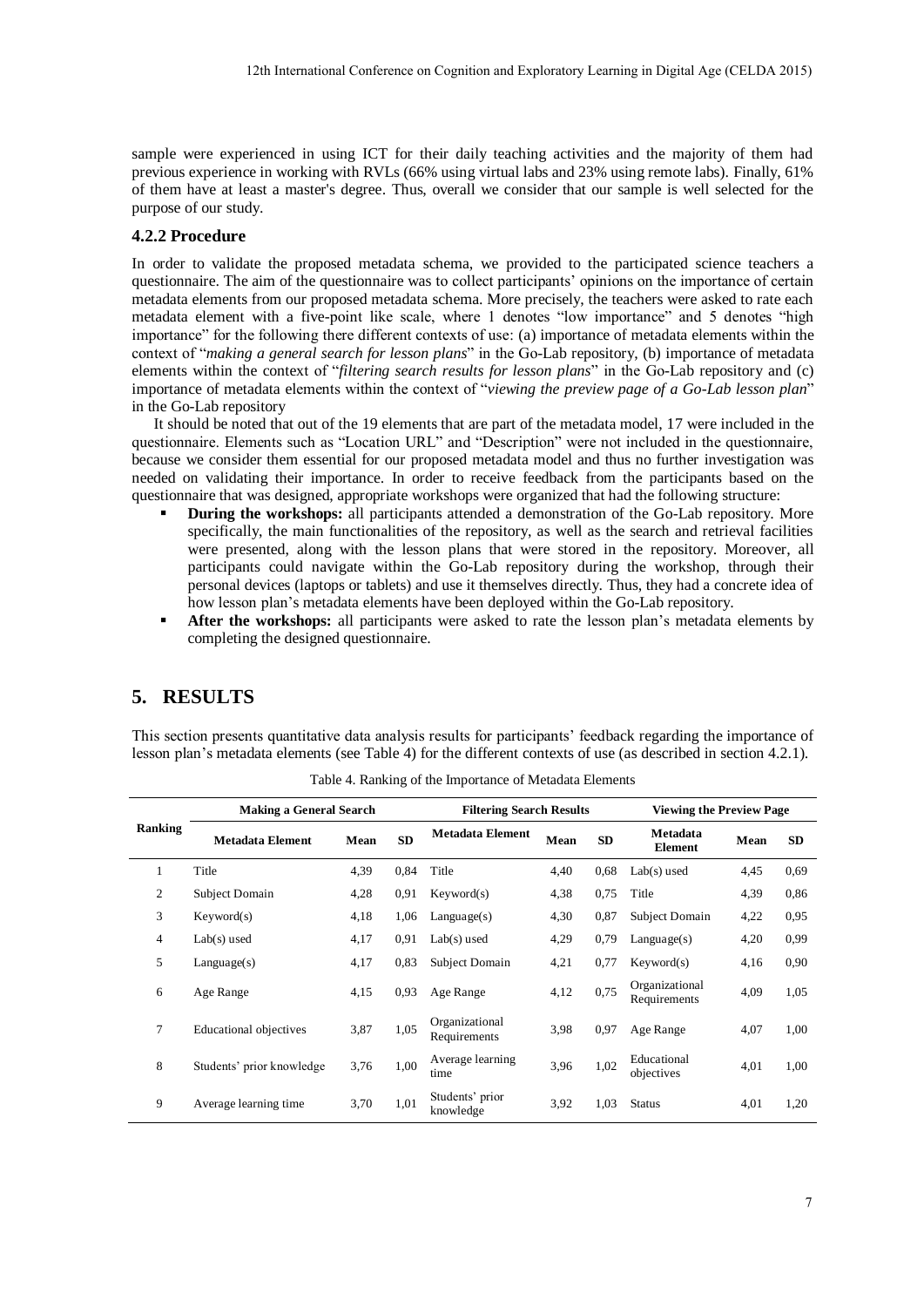| N <sub>0</sub><br>$\mathbf{1}$<br>$\boldsymbol{2}$<br>3<br>$\overline{4}$<br>5<br>6 | <b>Metadata Element</b><br>Title<br>Labs used<br>Subject Domain<br>Keyword(s)<br>Language(s)<br>Age Range<br>Based on these results presented in Table 5, we can identify that:<br>Science teachers are interested in searching lesson plans using the title and the languages used in the<br>lesson plans. This was an expected finding since these elements are very general and they are very<br>important in any type of search performed on web based repositories of educational resources as                                                                                                                                                                                                                                                                                                                                                                                                                                                                                                                                                                                                                                                                                                                                                                                                                                                                                                                                                                              |              | <b>Rank</b> )<br>4,39(1)<br>4,17(4)<br>4,28(2)<br>4,18(3)<br>4,17(5)<br>4,15(6) | (Average Value -<br>highlighted by other studies (Tsourlidaki et al., 2015; Palavitsinis et al. 2009; Krull et al. 2006) | (Average Value -<br><b>Rank</b> )<br>4,40(1)<br>4,29(4)<br>4,21(5)<br>4,38(2)<br>4,30(3)<br>4,12(6) |              | (Average Value -<br><b>Rank</b> )<br>4,39(2)<br>4,45(1)<br>4,22(3)<br>4,16(5)<br>4,20(4)<br>4,07(7) |              |              |
|-------------------------------------------------------------------------------------|----------------------------------------------------------------------------------------------------------------------------------------------------------------------------------------------------------------------------------------------------------------------------------------------------------------------------------------------------------------------------------------------------------------------------------------------------------------------------------------------------------------------------------------------------------------------------------------------------------------------------------------------------------------------------------------------------------------------------------------------------------------------------------------------------------------------------------------------------------------------------------------------------------------------------------------------------------------------------------------------------------------------------------------------------------------------------------------------------------------------------------------------------------------------------------------------------------------------------------------------------------------------------------------------------------------------------------------------------------------------------------------------------------------------------------------------------------------------------------|--------------|---------------------------------------------------------------------------------|--------------------------------------------------------------------------------------------------------------------------|-----------------------------------------------------------------------------------------------------|--------------|-----------------------------------------------------------------------------------------------------|--------------|--------------|
|                                                                                     | It is worth noticing that no elements received very low score, in fact, the lowest score in average was 3.10<br>- corresponding to element "Owner and Contributor(s)" (for the context of use related to general search for<br>lesson plans in the Go-Lab repository), which is still on the positive side of the likert scale. Thus, an overall<br>indication could be that none of the metadata elements can be regarded as non-important and our proposed<br>metadata schema can be considered as valid and useful for the science teachers participated in our study.<br>Nevertheless, besides this general indication, it is worth further analyzing the ranking of the metadata<br>elements based on their average score for each context of use. More specifically, as we can notice from Table<br>4, there are some elements which are highly ranked across all three contexts of use. These elements are (as<br>presented in Table 5): (a) "Title" (1-2-1: ranked 1st for the context of use related to making a general search<br>for lesson plans in the Go-Lab Repository, 1st for the context of use that was related to filtering search<br>results of lesson plans in the Go-Lab Repository and 2nd for the context of use that was related to viewing<br>the preview page of a lesson plan in the Go-Lab Repository), (b) "Lab(s) used" (4-4-1), (c) "Subject<br>Domain" (2-5-3), (d) "Keywords" (3-2-5), (e) "Language(s)" (5-3-4) and (f) "Age Range" (6-6-7). |              |                                                                                 | Table 5. Highly Ranked Lesson Plan Metadata Elements across all three Contexts of Use<br><b>General Search</b>           | <b>Filtering</b>                                                                                    |              | <b>Preview Page</b>                                                                                 |              |              |
| 17                                                                                  | Owner and Contributor(s)                                                                                                                                                                                                                                                                                                                                                                                                                                                                                                                                                                                                                                                                                                                                                                                                                                                                                                                                                                                                                                                                                                                                                                                                                                                                                                                                                                                                                                                         | 3,10         | 1,24                                                                            | Owner and<br>Contributor(s)                                                                                              | 3,23                                                                                                | 1,24         | Owner and<br>Contributor(s)                                                                         | 3,31         | 1,37         |
| 15<br>16                                                                            | Level of difficulty<br>Access rights                                                                                                                                                                                                                                                                                                                                                                                                                                                                                                                                                                                                                                                                                                                                                                                                                                                                                                                                                                                                                                                                                                                                                                                                                                                                                                                                                                                                                                             | 3,57<br>3,43 | 0,99<br>1,17                                                                    | learning method<br>used<br>Access rights                                                                                 | 3,68<br>3,43                                                                                        | 0,95<br>1,17 | Level of difficulty<br>Access rights                                                                | 3,77<br>3,65 | 1,16<br>1,27 |
| 14                                                                                  | Level of interaction                                                                                                                                                                                                                                                                                                                                                                                                                                                                                                                                                                                                                                                                                                                                                                                                                                                                                                                                                                                                                                                                                                                                                                                                                                                                                                                                                                                                                                                             | 3,58         |                                                                                 | 0,99 Level of difficulty<br>Collaborative                                                                                | 3,86                                                                                                | 1,05         | Collaborative<br>learning method<br>used                                                            | 3,84         | 1,12         |
| 13                                                                                  | <b>Additional materials</b>                                                                                                                                                                                                                                                                                                                                                                                                                                                                                                                                                                                                                                                                                                                                                                                                                                                                                                                                                                                                                                                                                                                                                                                                                                                                                                                                                                                                                                                      | 3,63         | 1,04                                                                            | Level of interaction                                                                                                     | 3,86                                                                                                | 0,97         | Level of<br>interaction                                                                             | 3,88         | 1,07         |
| 12                                                                                  | Collaborative learning<br>method used                                                                                                                                                                                                                                                                                                                                                                                                                                                                                                                                                                                                                                                                                                                                                                                                                                                                                                                                                                                                                                                                                                                                                                                                                                                                                                                                                                                                                                            | 3,63         | 1,11                                                                            | <b>Status</b>                                                                                                            | 3,89                                                                                                | 1,14         | Average learning<br>time                                                                            | 3,93         | 1,13         |
|                                                                                     | <b>Status</b>                                                                                                                                                                                                                                                                                                                                                                                                                                                                                                                                                                                                                                                                                                                                                                                                                                                                                                                                                                                                                                                                                                                                                                                                                                                                                                                                                                                                                                                                    | 3,65         | 1,17                                                                            | Educational<br>objectives                                                                                                | 3,89                                                                                                | 0,89         | Students' prior<br>knowledge                                                                        | 3,94         | 1,11         |
| 11                                                                                  |                                                                                                                                                                                                                                                                                                                                                                                                                                                                                                                                                                                                                                                                                                                                                                                                                                                                                                                                                                                                                                                                                                                                                                                                                                                                                                                                                                                                                                                                                  |              | 0,98                                                                            | Additional materials<br>included                                                                                         | 3,90                                                                                                | 1,03         | Additional<br>materials                                                                             | 4,00         | 1,04         |

| No | Metadata Element | <b>General Search</b><br>(Average Value -<br><b>Rank</b> ) | <b>Filtering</b><br>(Average Value -<br><b>Rank</b> ) | <b>Preview Page</b><br>(Average Value -<br><b>Rank</b> ) |
|----|------------------|------------------------------------------------------------|-------------------------------------------------------|----------------------------------------------------------|
|    | Title            | 4,39(1)                                                    | 4,40(1)                                               | 4,39(2)                                                  |
| 2  | Labs used        | 4,17(4)                                                    | 4,29(4)                                               | 4,45(1)                                                  |
| 3  | Subject Domain   | 4,28(2)                                                    | 4,21(5)                                               | 4,22(3)                                                  |
| 4  | Keywords)        | 4,18(3)                                                    | 4,38(2)                                               | 4,16(5)                                                  |
|    | Language(s)      | 4,17(5)                                                    | 4,30(3)                                               | 4,20(4)                                                  |
| 6  | Age Range        | 4,15(6)                                                    | 4,12(6)                                               | 4,07(7)                                                  |

Table 5. Highly Ranked Lesson Plan Metadata Elements across all three Contexts of Use

- Science teachers are interested in searching lesson plans that are developed around specific online labs that they are probably competent in using.
- Science teachers are interested in searching lesson plans with metadata elements that are mapped to the science curriculum. These elements are 3 out of the 6 most highly ranked elements (namely, subject domain, keywords and age range).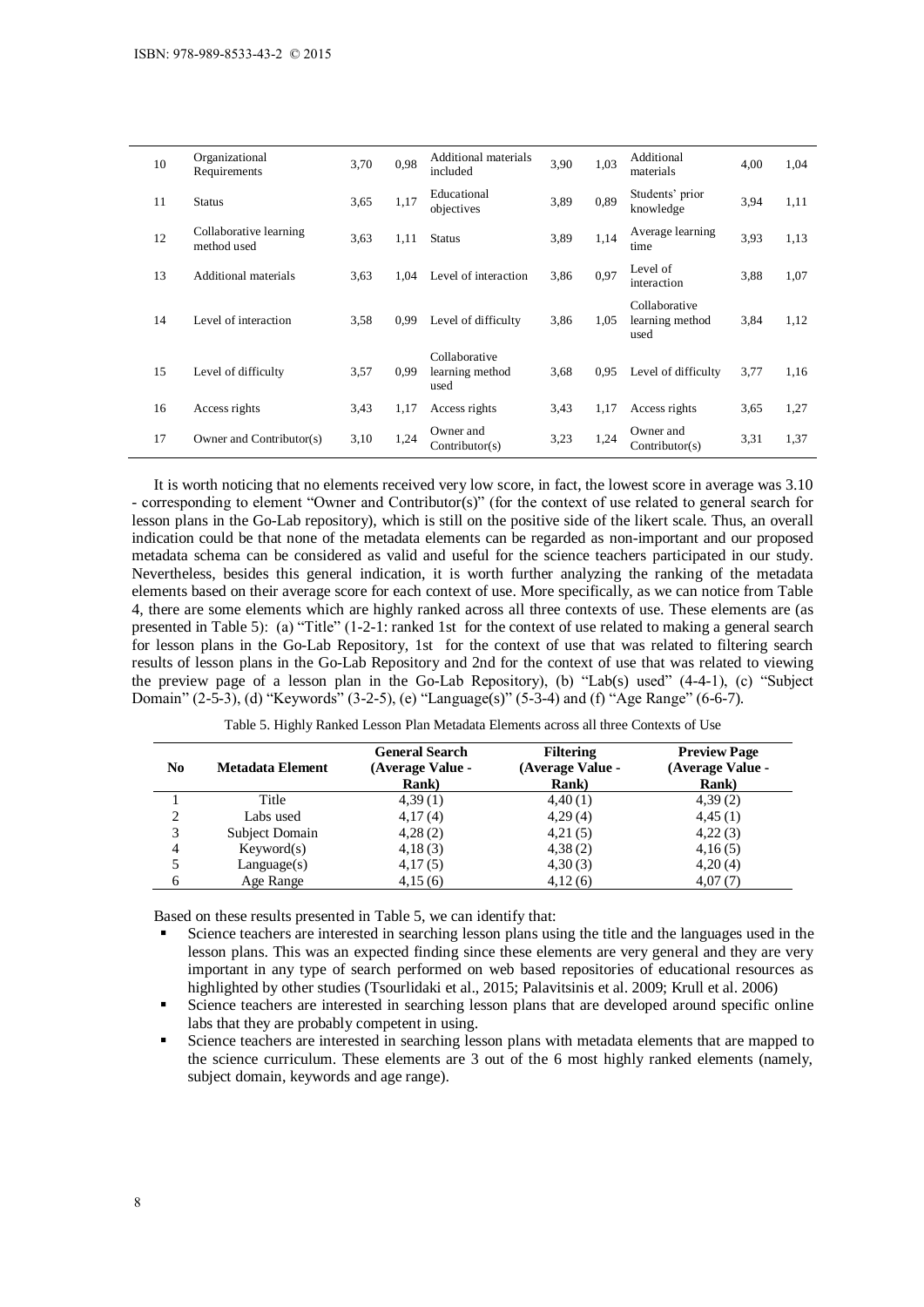|                |                                                                                         |                                                            | Table 6. Lowest Ranked Lesson Plan Metadata Elements across all three Contexts of Use |                                                                                                                                                                                                                                                                                                                                                                                                                                                                                                                                                                                                                                                                                                                                                                                                                                                                                                                                                                                                    |
|----------------|-----------------------------------------------------------------------------------------|------------------------------------------------------------|---------------------------------------------------------------------------------------|----------------------------------------------------------------------------------------------------------------------------------------------------------------------------------------------------------------------------------------------------------------------------------------------------------------------------------------------------------------------------------------------------------------------------------------------------------------------------------------------------------------------------------------------------------------------------------------------------------------------------------------------------------------------------------------------------------------------------------------------------------------------------------------------------------------------------------------------------------------------------------------------------------------------------------------------------------------------------------------------------|
| N <sub>0</sub> | <b>Metadata Element</b>                                                                 | <b>General Search</b><br>(Average Value -<br><b>Rank</b> ) | <b>Filtering</b><br>(Average Value -<br><b>Rank</b> )                                 | <b>Preview Page</b><br>(Average Value -<br><b>Rank</b> )                                                                                                                                                                                                                                                                                                                                                                                                                                                                                                                                                                                                                                                                                                                                                                                                                                                                                                                                           |
| $\mathbf{1}$   | Owner and<br>Contribution(s)                                                            | 3,10(18)                                                   | 3,23(18)                                                                              | 3,31(18)                                                                                                                                                                                                                                                                                                                                                                                                                                                                                                                                                                                                                                                                                                                                                                                                                                                                                                                                                                                           |
| $\overline{c}$ | <b>Access Rights</b>                                                                    | 3,43(17)                                                   | 3,43(17)                                                                              | 3,65(17)                                                                                                                                                                                                                                                                                                                                                                                                                                                                                                                                                                                                                                                                                                                                                                                                                                                                                                                                                                                           |
| 3<br>4         | Level of Difficulty<br>Level of Interaction                                             | 3,57(16)<br>3,58(15)                                       | 3,86(14)<br>3,86(13)                                                                  | 3,77(16)<br>3,88(13)                                                                                                                                                                                                                                                                                                                                                                                                                                                                                                                                                                                                                                                                                                                                                                                                                                                                                                                                                                               |
|                | <b>CONCLUSIONS AND FUTURE WORK</b>                                                      |                                                            |                                                                                       |                                                                                                                                                                                                                                                                                                                                                                                                                                                                                                                                                                                                                                                                                                                                                                                                                                                                                                                                                                                                    |
|                | main, keywords and age range).                                                          |                                                            |                                                                                       | ilding on an identified need of science teachers to be able to find and select lesson plans supported by<br>ILs, in an efficient and effective way, the main contribution of the paper is the proposal for a metadata<br>nema that can be used for characterizing lesson plans supported by RVLs. Moreover, the validation of this<br>etadata schema with 82 European school science teachers demonstrated (a) the added value of the proposed<br>extadata schema and (b) important elements are those that describe the RVLs utilized by a lesson plan, as<br>Il as those metadata elements that provide a concrete mapping to the science curriculum (namely, subject<br>Future work will focus on two main strands. First, we aim to collect teachers' search logs through the<br>-Lab repository and analyze them for validating further the significance of the metadata elements of our<br>oposed metadata schema. Secondly, we aim to combine the proposed metadata schema for lesson plans |
|                | 015) and it could be significantly enhanced by incorporating the results of this study. |                                                            |                                                                                       | pported by RVLs with our previous work on describing RVLs with appropriate metadata (Zervas et al.,<br>14) towards developing decision support systems that will facilitate science teachers to select appropriate<br>/Ls during the lesson planning process. An initial work towards this direction was reported in Zervas et al.                                                                                                                                                                                                                                                                                                                                                                                                                                                                                                                                                                                                                                                                 |
|                | <b>CKNOWLEDGMENTS</b>                                                                   |                                                            |                                                                                       |                                                                                                                                                                                                                                                                                                                                                                                                                                                                                                                                                                                                                                                                                                                                                                                                                                                                                                                                                                                                    |
|                | ght be made of its content.                                                             |                                                            |                                                                                       | e work presented in this paper has been partially funded by the European Commission in the context of the<br>-Lab project (Grant Agreement no. 317601) under the Information and Communication Technologies<br>T) theme of the 7th Framework Programme for R&D (FP7). This document does not represent the<br>inion of the European Commission, and the European Commission is not responsible for any use that                                                                                                                                                                                                                                                                                                                                                                                                                                                                                                                                                                                    |
|                |                                                                                         |                                                            |                                                                                       |                                                                                                                                                                                                                                                                                                                                                                                                                                                                                                                                                                                                                                                                                                                                                                                                                                                                                                                                                                                                    |
|                |                                                                                         |                                                            |                                                                                       |                                                                                                                                                                                                                                                                                                                                                                                                                                                                                                                                                                                                                                                                                                                                                                                                                                                                                                                                                                                                    |

| Table 6. Lowest Ranked Lesson Plan Metadata Elements across all three Contexts of Use |  |
|---------------------------------------------------------------------------------------|--|
|---------------------------------------------------------------------------------------|--|

# **6. CONCLUSIONS AND FUTURE WORK**

## **ACKNOWLEDGMENTS**